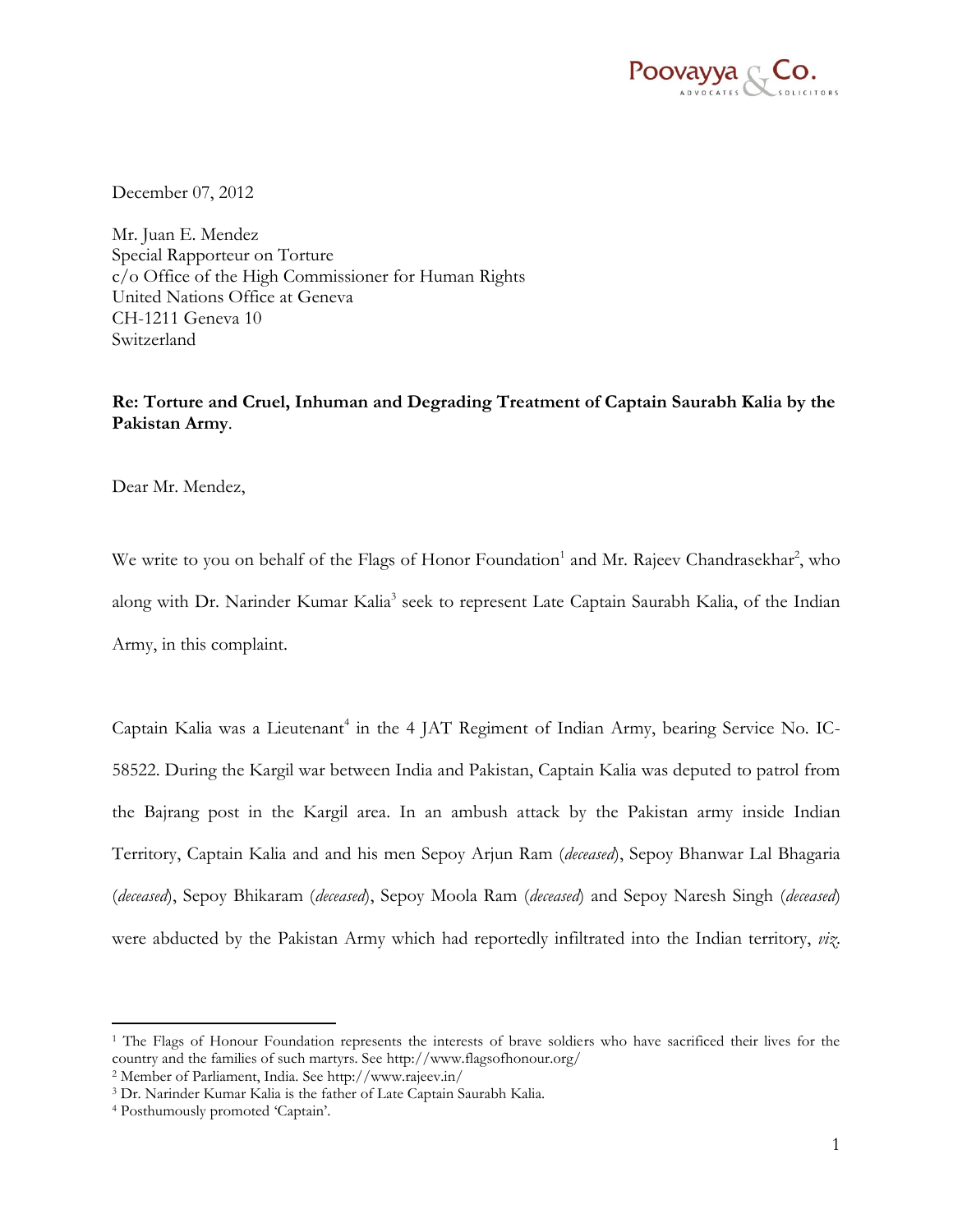

members of either the Elite Special Services Group (SSG) or Northern Light Infantry<sup>5</sup>. Pakistan did not officially report the capture of Captain Kalia and his men at that point of time as they were denying any official role in the infiltration. However, Skardu Radio in Pakistan Occupied Kashmir reported the capture. As their status as "Prisoners of War" was not disclosed to the Indian Army or Indian Authorities officially, their whereabouts remained unknown and the Indian Authorities declared Captain Kalia and the other men to be "missing".

Twenty five (25) days after his capture, i.e. on June 09, 1999, Captain Kalia"s disfigured body was handed over to the Indian Authorities by the Pakistan Army. The body was mutilated, bore multiple wounds and evidenced cruel, inhuman and degrading treatment, if not torture, which Captain Kalia was subjected to.

### **CIRCUMSTANCES OF CAPTURE**

Captain Kalia was posted in the Kargil Sector during the Kargil War of 1999. On May 15, 1999, Captain Kalia and his men were on patrol duty from Bajrang post, which is at a height of 13,000- 14,000 feet above Mean Sea Level and located in the Kaksar area of Kargil, in the State of Jammu and Kashmir, India.<sup>6</sup> Captain Kalia and his men were captured/abducted<sup>7</sup> in the Indian Territory and reportedly, when they were about to reach the Bajrang post, by uniformed troops under the control of the Pakistan Army (reportedly the Northern Light Infantry). It is reported that Captain Kalia and the other men ran out of ammunition and their communication equipment was also

 $\overline{a}$ 

<sup>5</sup> Pervez Musharraf (2006). *In the Line of Fire: A Memoir*. Free Press. ISBN 0-7432-8344-9; "The Northern Light Infantry in the Kargil Operations". Retrieved 2009-05-20. by Ravi Rikhye 1999 August 25, 2002 – ORBAT

<sup>6</sup> A map depicting the location of Kaksar area (where Bajrang post was located) is annexed hereto as **Annexure 1**.

<sup>7</sup> As reported by Skardu Radio in Pakistan Occupied Kashmir.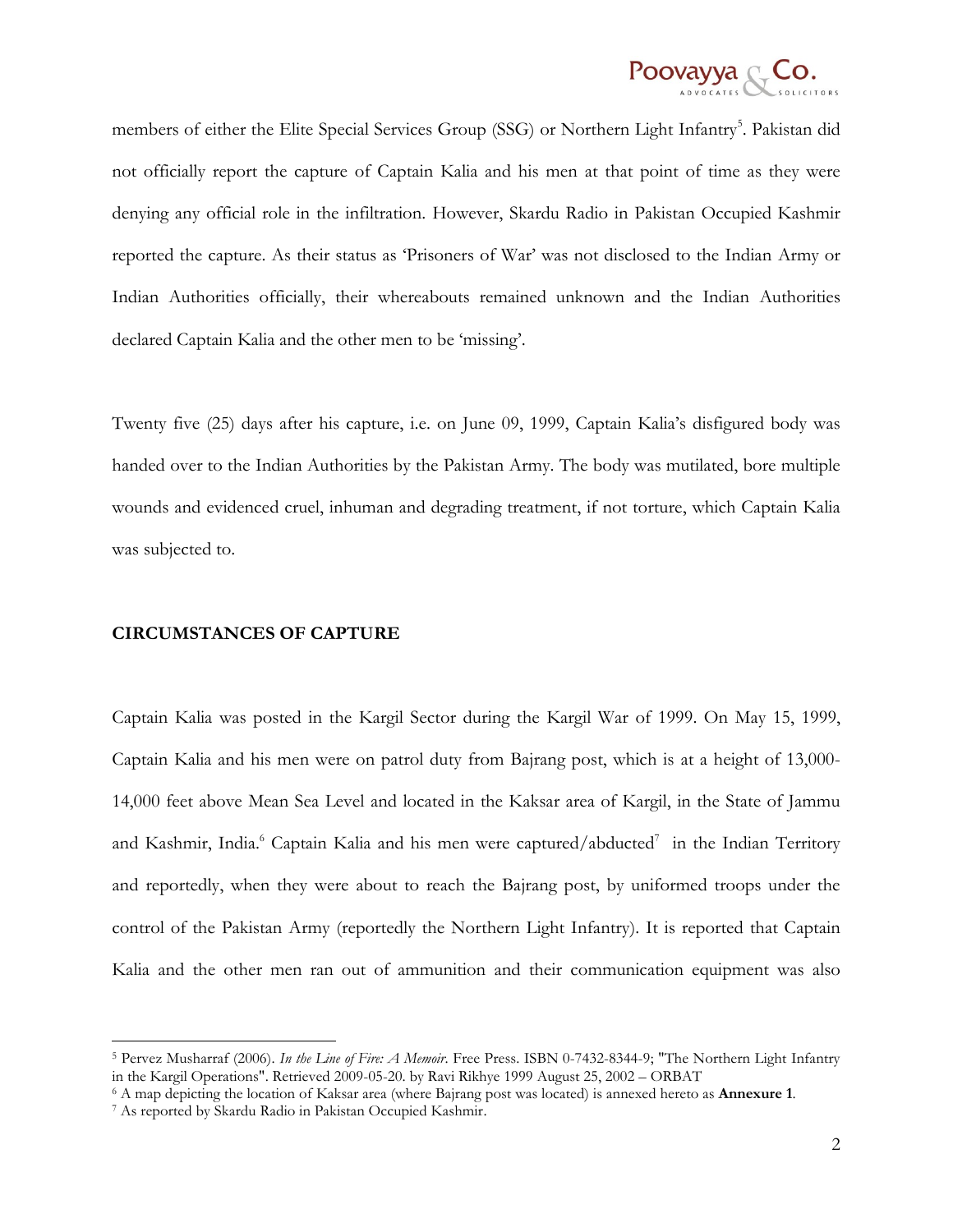

rendered out of order. They lost contact with the base and were captured alive<sup>8</sup> by soldiers of the Pakistan Army before reinforcements from the Indian Army could reach the height at which they were located.<sup>9</sup> Captain Kalia and the other men were wearing the uniforms and the insignia of the Indian Army as per the terrain, weather and altitude.

Whilst Skardu Radio in Pakistan Occupied Kashmir broke the news of the capture of Captain Kalia and his men,<sup>10,11</sup> the Director General-Military Operations of the Pakistan Army denied such capture when repeatedly contacted by his Indian counterparts.

Despite extensive searches undertaken by the Indian army, the men were not found, and no information was forthcoming from the Pakistan Army regarding the whereabouts of the men. Therefore, the party was declared missing in action by the Government of India.

## **CAPTIVITY; TORTURE; AND HANDOVER OF BODIES OF THE DECEASED MEN**

The bodies of Captain Kalia and the other men were handed over by the Pakistan Army to their Indian counterparts on June 09, 1999.<sup>12</sup>

 $\overline{a}$ 

<sup>9</sup> See<http://www.tribuneindia.com/2007/20070610/himachal.htm> annexed hereto as **Annexure 2**; Also see Navpreet Milton, Justice delayed….denied, Spectrum by The Tribune, July 31, 2011

[\(http://www.tribuneindia.com/2011/20110731/spectrum/main3.htm\)](http://www.tribuneindia.com/2011/20110731/spectrum/main3.htm) annexed hereto as **Annexure 3**. <sup>10</sup> See P.K. Vasudeva, 'It's a long haul in Kargil', The Tribune, May 31, 1999 annexed hereto as **Annexure 4**; See also "War in Kargil", Frontline, Volume 16 – Issue 12, June 05-18, 1999 annexed hereto as **Annexure 5**.

<sup>11</sup> http://www.frontlineonnet.com/fl1612/16120040.htm

<sup>12</sup> See Peter Popham, Pakistan 'tortures Indians to death', The Independent, June 12<sup>,</sup> 1999

<sup>&</sup>lt;sup>8</sup> As is evident from the ante-mortem wounds on the body.

[<sup>\(</sup>http://www.independent.co.uk/news/world/pakistan-tortured-indians-to-death-1099605.html\)](http://www.independent.co.uk/news/world/pakistan-tortured-indians-to-death-1099605.html) annexed hereto as **Annexure 6**; Also 'Bodies returned bear evidence of torture', The Times of India, June 12, 1999 annexed hereto as **Annexure 7**; Indian Minister says Pakistan tortured, killed soldiers, CNN World,11th June 1999 annexed hereto as **Annexure 8**; and Anand Bodh, Capt. Saurabh Ka [lia"s torture by Pak army still not "war crime", Times of India, June 09, 2010 annexed hereto as **Annexure 9**.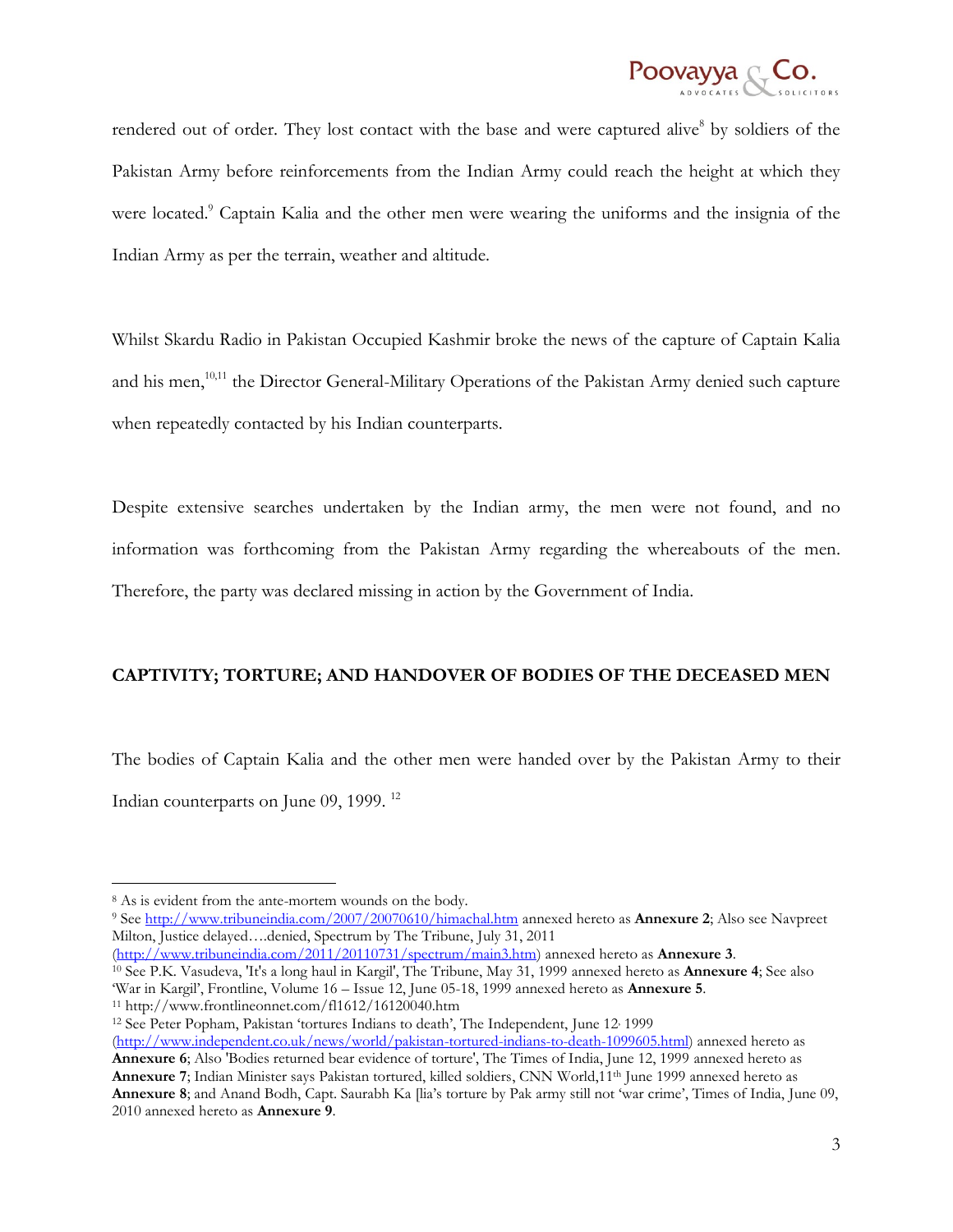

The Indian army requested the International Committee of the Red Cross and the Indian Red Cross to carry out the post mortem of the bodies. As these requests were refused for unspecified reasons, the post mortem was finally carried out by doctors in the Army Hospital, Delhi Cantonment.<sup>13</sup>

Continuous efforts were taken by Dr. N. K. Kalia to obtain a copy of the report of the post-mortem carried out on Captain Kalia. Dr. N.K. Kalia was twice denied access to the detailed post-mortem report by the Director General, Medical Services of the Armed Forces, before he was provided access to the same.<sup>14</sup> A copy of the post mortem report and death certificate is annexed hereto as **Annexure 12**.

The post-mortem report indicates shock, brain injuries, ante-mortem injuries caused by firearm and other associated injuries caused by blunt force as the cause of death. The report also indicates damage of the eyeballs, gunshot wounds multiple fractures, burns all over the chest and multiple wounds in the mouth, shoulder, forearm, hand and leg areas.

### **REMEDIES PURSUED**

 $\overline{a}$ 

### **I. Efforts taken by Dr. N.K. Kalia to obtain justice and closure:**

- *(i) On taking up the matter with International organizations*
	- Dr. N.K. Kalia addressed a facsimile communication dated July 02, 1999 to the Prime Minister of India, appealing that the matter regarding Captain Kalia"s capture and brutal death be taken up with the assistance of

<sup>13</sup> See excerpt from General Malik"s book annexed hereto as **Annexure 10**.

<sup>14</sup> Correspondence with regard to requests made by Dr. Kalia for a copy of the post-mortem report, are annexed hereto as **Annexure 11**.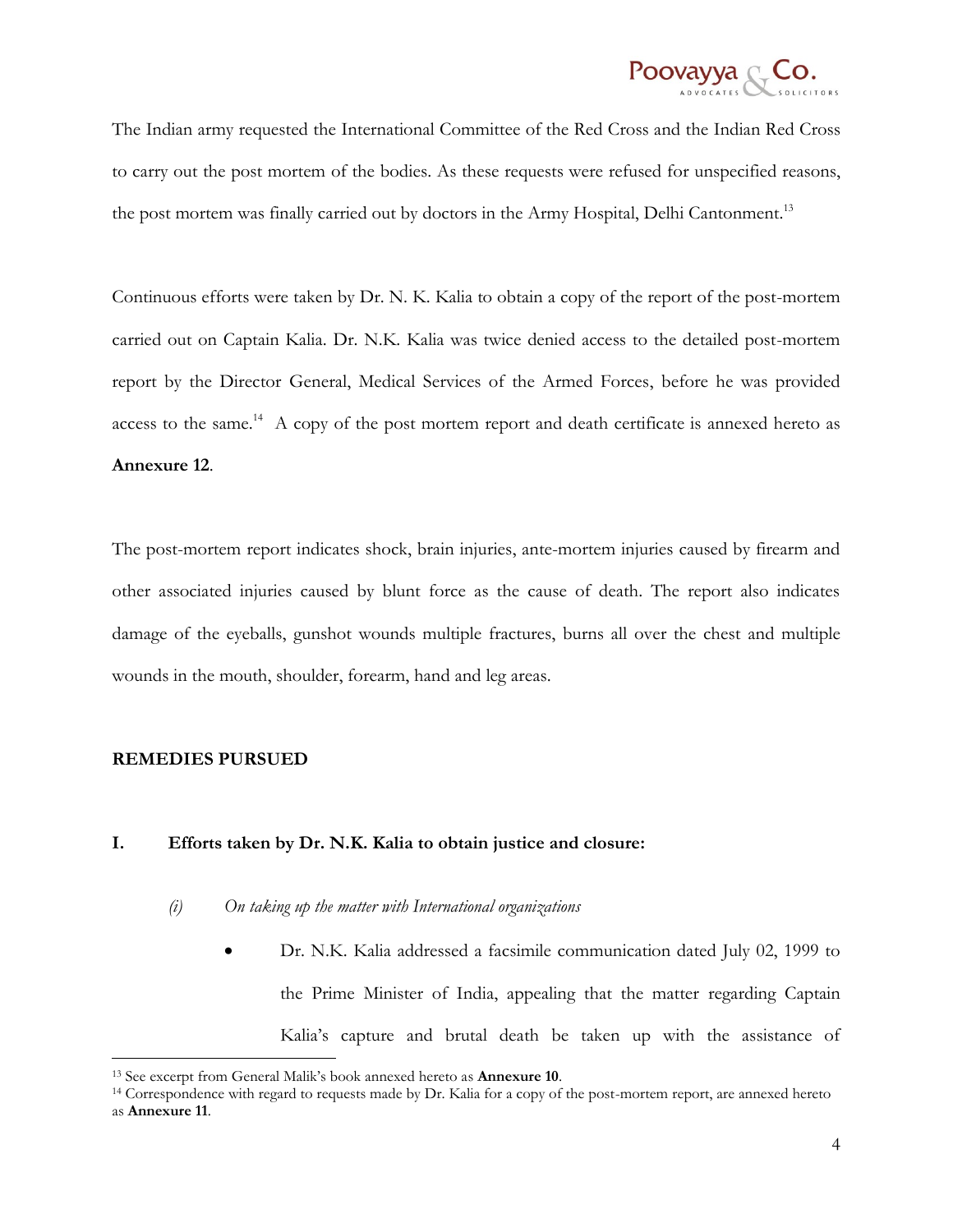

organizations such as the Amnesty International, the International Red Cross, the National Human Rights Commission etc. Dr. N.K. Kalia sent a reminder to this facsimile communication, by way of another facsimile communication dated August 08, 1999 seeking intervention and action by the Prime Minister of India, and seeking assistance of international organizations or taking up the matter before International Human Rights *fora*. A copy of the facsimile communication dated July 02, 1999 and the reminder dated August 08, 1999 are annexed hereto as **Annexure 13** and **Annexure 14**.

- Dr. N.K. Kalia also addressed a facsimile communication to the President of India, with copies to the Minister of Defence of the Government of India and to the Chief of Army staff, seeking that the matter regarding Captain Kalia"s capture and brutal death be taken up with the assistance of Organizations such as Amnesty International, International Red Cross, National Human Rights Commission, etc. A copy of the facsimile communication is annexed hereto as **Annexure 15**.
- The Ministry of Defence of the Government of India addressed a letter dated December 04, 1999 and bearing reference no: 3774/99-D(AG)/12481- F/RM to Dr. N. K. Kalia, stating that the avowed policy of the Government of India was to resolve all matters with Pakistan on a bilateral basis without mediation by any third parties such as Amnesty International. A copy of the letter dated December 04, 1999 is annexed hereto as **Annexure 16**. This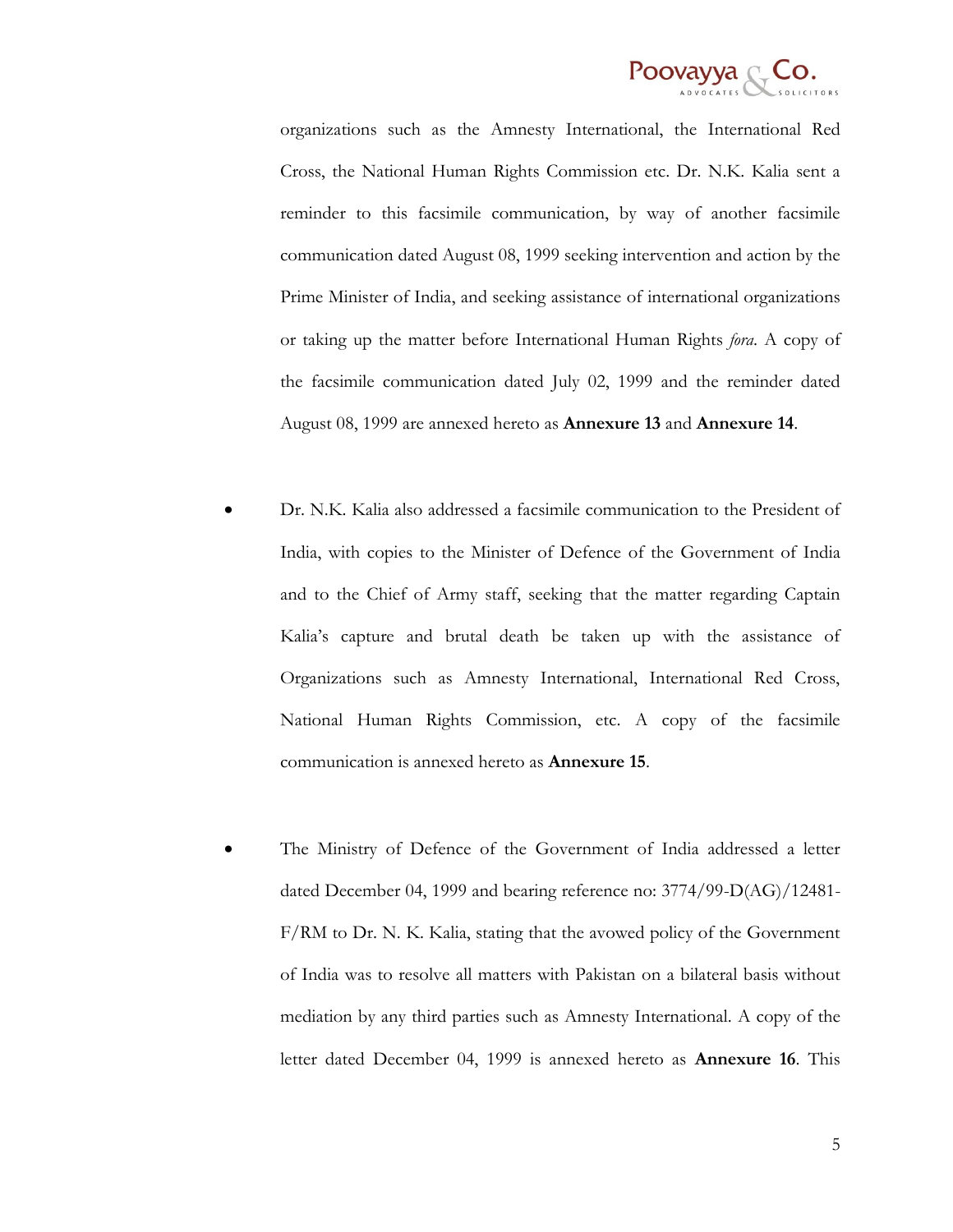

position was accepted by Dr. Kalia but, unfortunately, there has been no real action on the part of the Government of India.

- The Ministry of External Affairs, India, addressed a letter dated March 03, 2001, and bearing reference no. 754/EAM/2001, to Dr. N.K. Kalia, in reply to letter from Dr. Kalia dated January 23, 2001. The letter states that the matter regarding Captain Kalia"s capture and brutal death was raised at the 56th Session of the Commission on Human Rights on April 06, 2000. The letter states that as there was no satisfactory response from Pakistan, as a follow up, the matter would be taken up again at the next session of the Commission of Human Rights in March-April, 2001. The letter also states that the issue will be taken up with Pakistan bilaterally and that Pakistan shall be asked to identify and punish those responsible for the torture. Copies of the letter dated January 23, 2001 and the letter in reply dated March 03, 2001 are annexed hereto as **Annexure 17** and **Annexure 18**.
- On November 27, 2012, Dr. Kalia also filed a Writ Petition numbered WP No. 528/2012 and titled *N.K.Kalia v. Union of India and Others* before the Supreme Court of India, praying that directions be given to the Government of India to refer the matter to international organizations and/or bodies. The petition is currently pending before the Supreme Court.

#### *(ii) On taking up the matter with Pakistan bilaterally*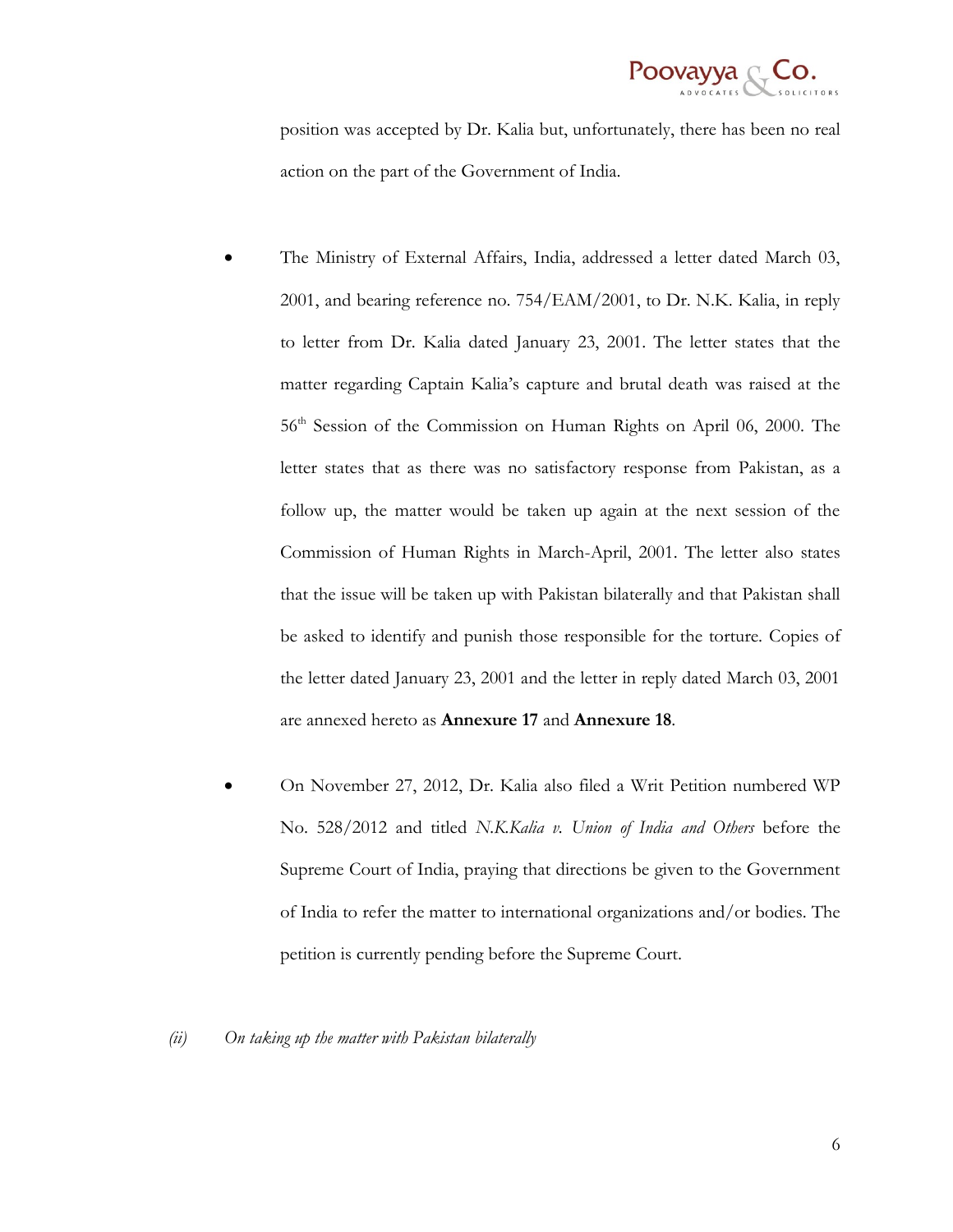

- The Ministry of Foreign Affairs of India did not raise the issue with Pakistan during the visit of the Pakistan Foreign Minister to India in June 1999 and later, at the United Nations Commission on Human Rights in April 2000
- Dr. N.K. Kalia addressed a facsimile communication dated August 09, 1999 to the Foreign Minister, Government of India noting that the Army Authorities have stated that the matter has been handed over to the Ministry of External Affairs and seeking expedited action in relation to the matter. A copy of the facsimile communication dated August 09, 1999 is annexed hereto as **Annexure 19**.
- Press Release issued by the Ministry of External Affairs, Government of India states that the Deputy High Commissioner of Pakistan was summoned by the Ministry and that the Ministry had made a demand for the perpetrators to be identified and brought to justice without delay. Further, a request was made to communicate to Government of India, a full account of the date, place and circumstance of capture, period of detention and particulars concerning the wounds and cause of death of the captured persons. A copy of the press release is annexed hereto as **Annexure 20**.
- Dr. N.K. Kalia addressed a facsimile communication dated July 05, 2001 to the Foreign Minister, Government of India, referring to letters dated August 20, 1999 and March 03, 2001 from the Ministry of External Affairs, Government of India and the letter dated December 04, 1999 from the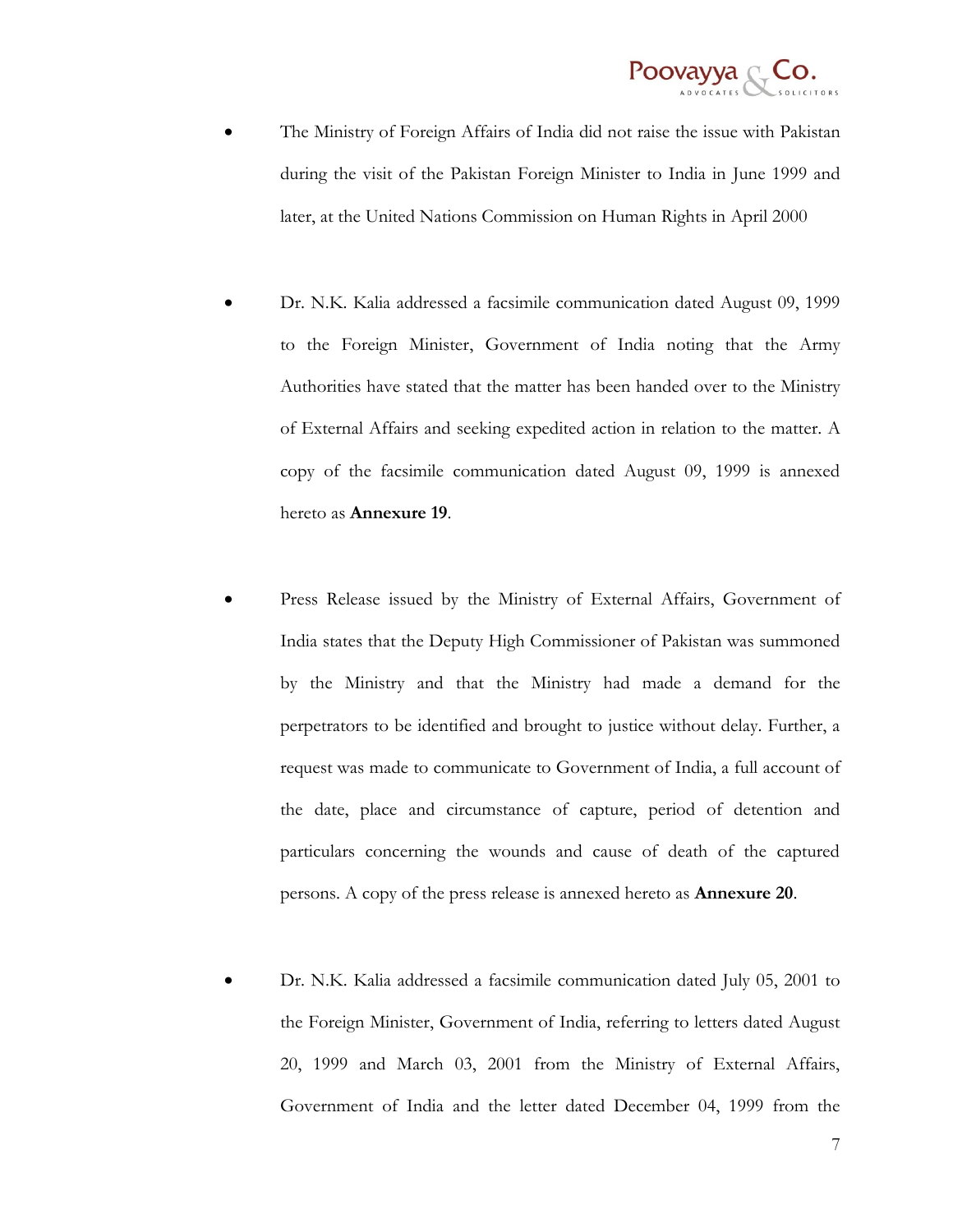

Ministry of Defence, Government of India stating that the issue would be raised with Pakistan bilaterally, and sought an intimation on whether the issue has been incorporated in the agenda for the impending visit of the President of Pakistan. A copy of the facsimile communication dated July 05, 2001, August 20, 1999 March 03, 2001 is annexed hereto as **Annexure 21**. See also letter dated March 03, 2001, which has been annexed hereto as Annexure 18.

#### II. **Efforts taken by Dr. N.K. Kalia to approach the authorities of the Indian army**

- (i) Dr. N.K. Kalia addressed a letter dated January 24, 2001 to the then Chief of army staff requesting that he initiate some action*.* The reply from the Chief of Army Staff stated that the matter in question being a sensitive matter involving two Nations, it would be handled by the Ministry of Foreign Affairs, Government of India. A copy of the document depicting Dr. N.K. Kalia"s request to the Army Chief is annexed hereto as **Annexure 22**.
- (ii) The Discipline and Vigilance wing of the Indian Army addressed letters dated August 17, 1999 (bearing reference no. C/6215/AG/OP VIJAY/HRC) and August 25, 1999 (bearing reference no. C/10075/Inf-1) to Dr. N.K. Kalia, conveying that the case has been taken up with the Government of India to lodge a formal protest with the International Committee of Red Cross and the United Nations Commissioner for Human Rights through the Human Rights Cell at the Army Headquarters. The Headquarters of the Northern Command of the Indian Army also addressed a letter dated September 29, 1999 (bearing reference no.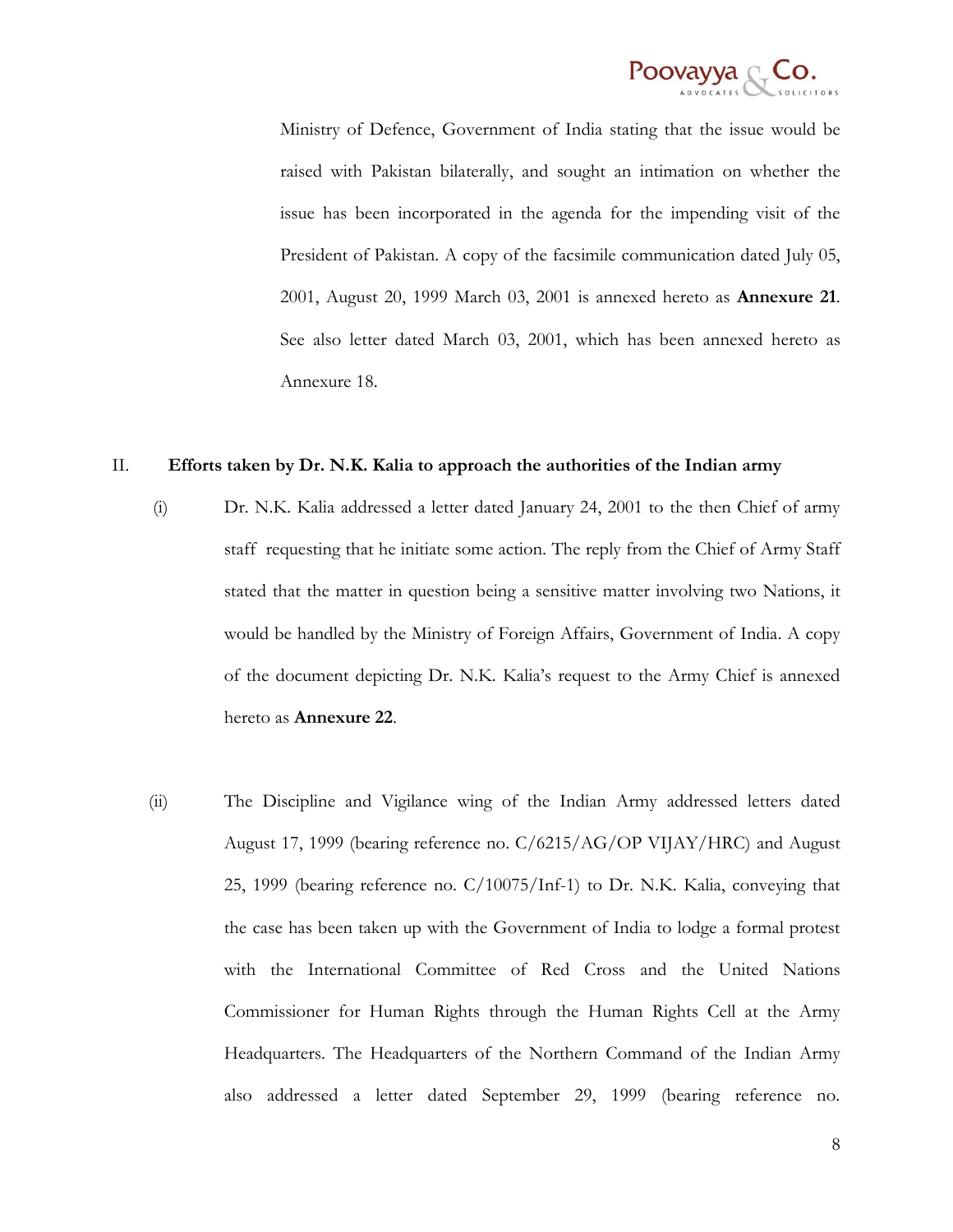

23209/18/A1) to Dr. N.K. Kalia, reiterating that the issue of ill treatment of "Prisoners of War" is being taken up by the Army headquarters through International Agencies. The Army Headquarters also addressed a letter dated March 25, 2000 and bearing reference no. 12181/OPV/BCBMC, noting that the Service Headquarters of the Army operate through the Ministry of Defence, Government of India and that therefore, it cannot approach any other agency directly. Copies of the letters dated August 17, 1999, August 25, 1999, September 29, 1999 and March 25, 2000 are annexed hereto as **Annexures 23** to **26**.

(iii) Dr. N.K. Kalia approached the Armed Forces Tribunal, New Delhi and filed a case numbered O.A. No. 154/2010 against the Union of India and others before the Tribunal, praying that the Respondents may be directed to take up the matter with the International Court of Justice or International Human Rights Organizations and the Government of Pakistan so that the perpetrators may be brought to justice. An Order dated March 22, 2010 was passed by the Armed Forces Tribunal, New Delhi, wherein the Tribunal found that they could not entertain the application, as it was not within their jurisdiction. However, the Order states that the Government of India may take proper steps in accordance with law to bring such serious violations of Human Rights to the attention of International Organizations. Copy of the Order dated March 22, 2010, in O.A. No. 154/2010 is annexed hereto as **Annexure 27**.

## **III. Efforts taken by Dr. N.K. Kalia to approach the President of Pakistan and other Pakistani authorities**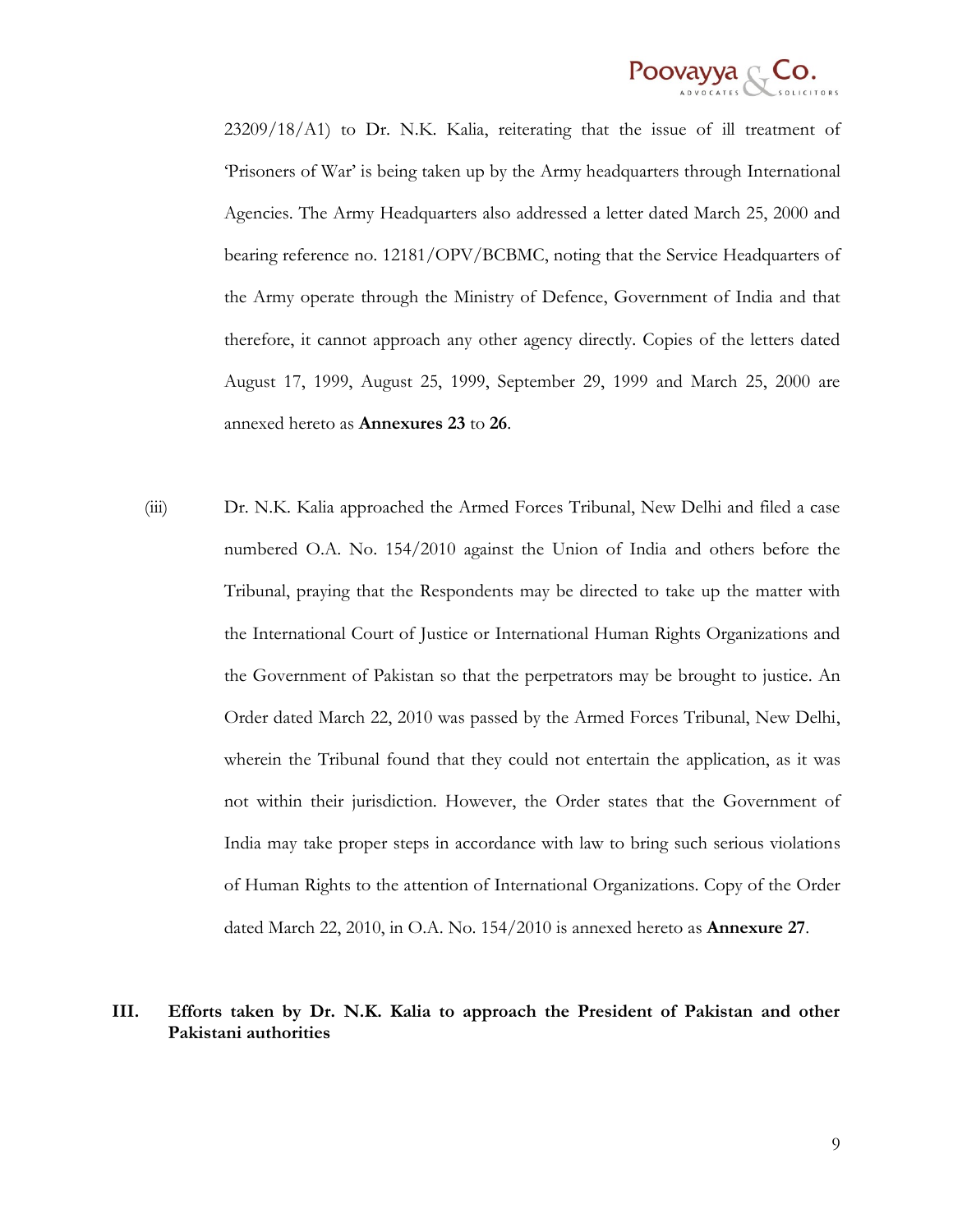

- (i) Dr. N.K. Kalia addressed a letter dated June 17, 1999 to the Prime Minister of Pakistan, with a copy to the High Commissioner of Pakistan in New Delhi, appealing that appropriate action be taken against the perpetrators of the torture. A copy of the letter dated June 17, 1999 is annexed hereto as **Annexure 28**.
- (ii) During the visit of the President of Pakistan to India for the Agra Summit in July 2011, Dr. N.K. Kalia, vide his letter dated July 05, 2001, sought an audience with the President of Pakistan. The Ministry of External Affairs vide its letter dated July 11, 2001, bearing reference No. 754/EAM/2001 stated that the Indian Delegation raised the matter at the UN Commission on Human Rights and that it intends to pursue the issue at the forthcoming summit meeting. A copy of the letter dated July 11, 2001 is annexed hereto as **Annexure 29**.

### **IV. Efforts taken by Dr. N.K. Kalia under the Indian Right to Information Act, 2005**

(i) Dr. N.K. Kalia filed a Right To Information ("RTI") application dated September 08, 2009 before the Ministry of Defence, Government of India seeking information on the actions taken by the Government of India since the incident, in the intervening period, and actions proposed to be taken up by the Ministry with the Government of Pakistan and international bodies, as may be. The Ministry of Defence, Government of India, *vide* a letter dated November 17, 2009, bearing reference no.  $23(73)/2009-D(AG)$  transferred the application to the Army Headquarters, stating that the information sought was not available with the Ministry. This application was further transferred, *vide* letter dated November 24, 2009, bearing reference no: A/810027/RTI/4263(Tfr) to the Office of the Prime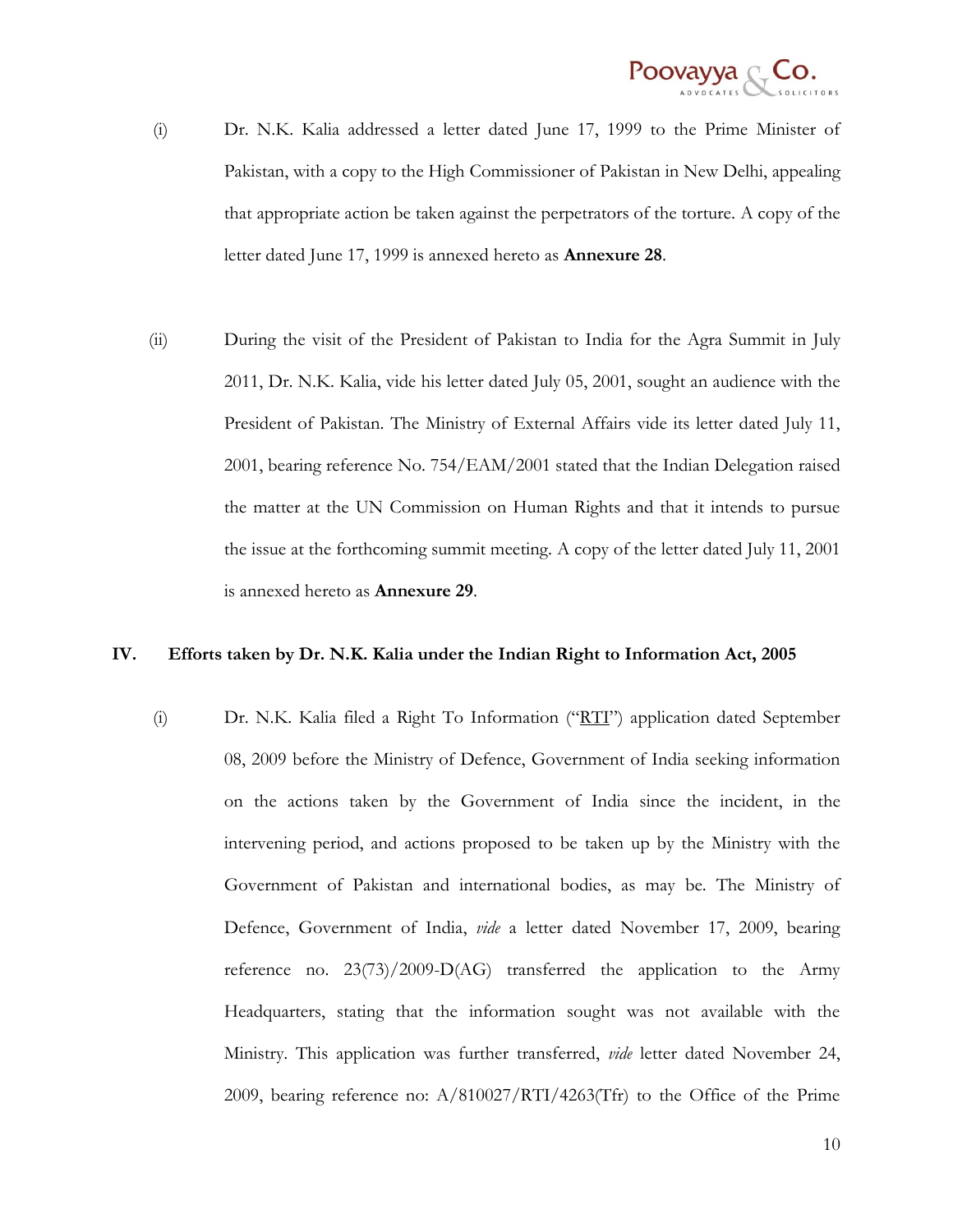

Minister and the Ministry of External Affairs, Government of India as the application sought information with respect to the Hon"ble Prime Minister, External Affairs Minister and Defence Minister, and there was no further information available on the subject. Copies of the RTI application dated September 08, 2012, letter dated November 17, 2009 and the letter dated November 24, 2009 are annexed hereto as **Annexures 30** to **32**.

- (ii) The Ministry of External Affairs, *vide* its letter dated November 16, 2009, replied to the above mentioned RTI application and conveyed that the following measures had been undertaken by it:
	- That the Government of India had conveyed the anguish of the people to the Foreign Minister of Pakistan during his visit to Delhi on June 12, 1999, and that the acts constitute a gross violation of the Geneva Convention and demanded of Pakistan that the guilty be identified and punished;
	- That the Government of India handed over an Aide Memoire to the Pakistan High Commission on June 15, 1999. However, Pakistan denied all claims made by the Government of India;
	- That a Press Release was issued on June 15, 1999 summoning the Deputy High Commissioner of Pakistan to the Ministry of External Affairs and an Aide Memoire was handed over to him; and

11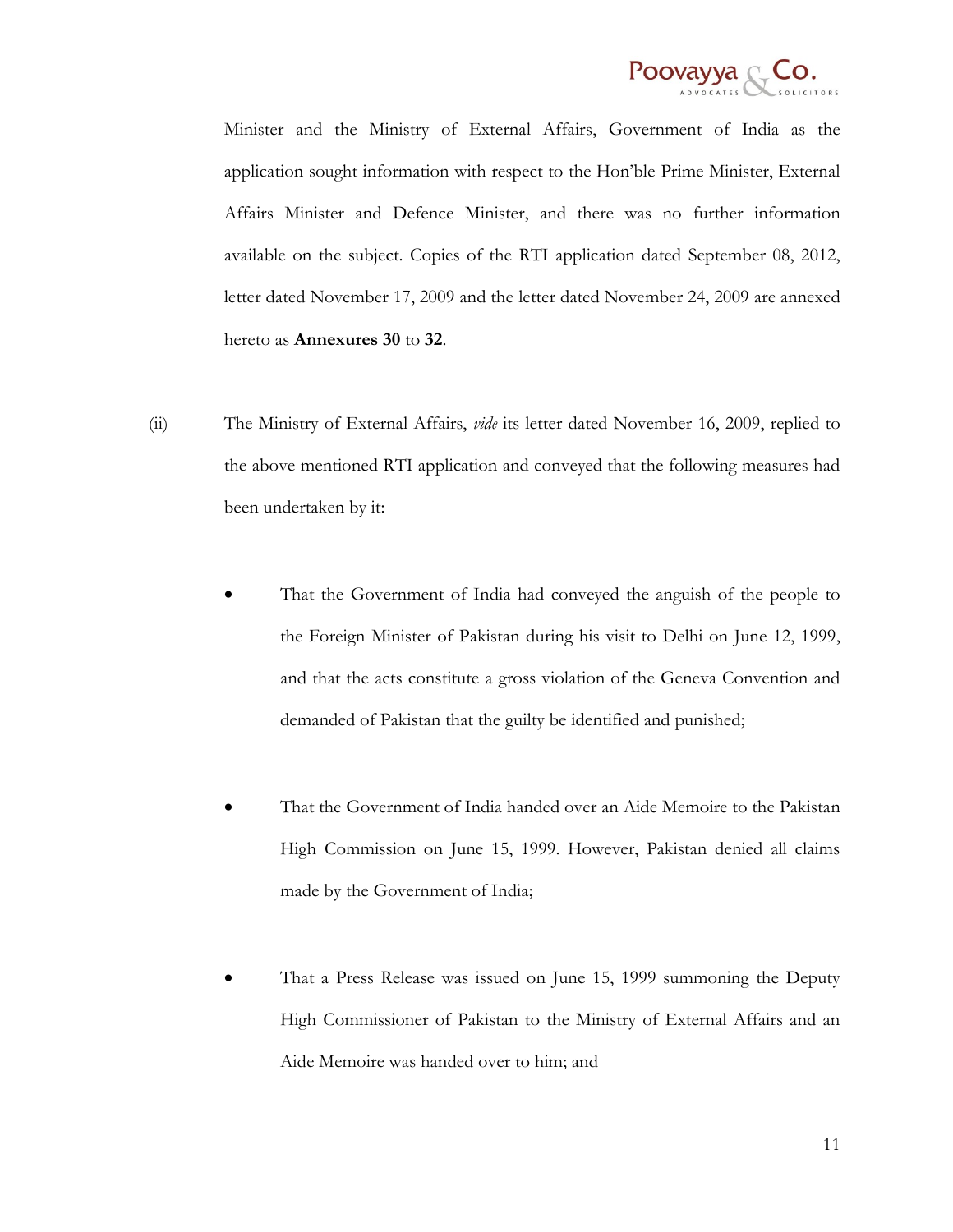

That the Minister of External Affairs, in his address to the 54<sup>th</sup> Session of the United Nations General Assembly at New York, on September 22, 1999, pointed out in general, the gross violation of the Geneva Convention.

A copy of the reply dated November 16, 2009 is annexed hereto as **Annexure 33**.

(iii) The Office of the Prime Minister, *vide* its letter dated December 18, 2009 bearing reference no. RTI/1265/2009-PMR stated that a reference dated April 17, 2000 had been made to the Ministry of External Affairs; Government of India regarding the matter and that there is no other relevant document on record. The reference was made by way of a letter dated April 17, 2000, bearing reference no: 855/40/C/1/2000-2001, seeking information regarding follow up actions *vis-à-vis* the various international conventions dealing with the treatment of prisoners of war, with respect to the matter and whether any action is being contemplated. Copies of the letter dated December 18, 2009 and April 17, 2000 are annexed hereto as **Annexure 34** and **Annexure 35**.

### **V. Efforts by Mr. Rajeev Chandrasekhar, Member of Parliament of India**

(i) Mr. Rajeev Chandrasekhar, Member of Parliament, addressed a letter dated December 06, 2011 to the Minister of External Affairs Government of India, with copies to the Prime Minister of India and to the Defence Minister, Government of India, to urgently take up the matter with the United Nations Human Rights Council towards persuading Pakistan to conduct an investigation, identify and punish the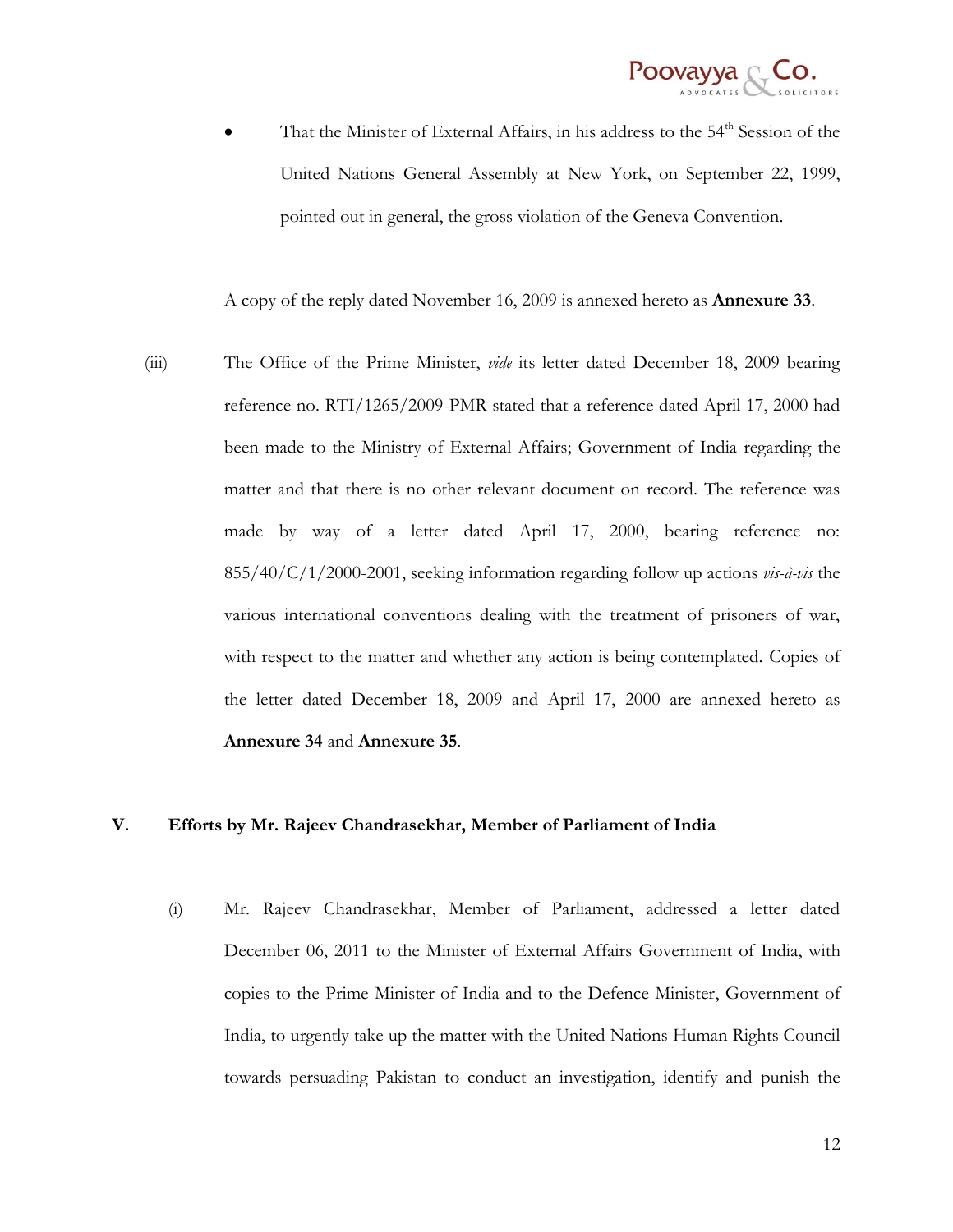

perpetrators of the torture. The letter also requested that an investigation to be ordered to look into the delay in taking up the matter by the Indian Government for over twelve (12) years. The Defence Minister, Government of India, addressed a letter dated December 09, 2011, bearing reference number D.O.No. 5507/VIP/RM/2011, in reply to the letter dated December 06, 2011, saying the matter was being looked into by the Ministry. Copies of the letter dated December 06, 2011 and the reply dated December 09, 2011 are annexed hereto as **Annexure 36** and **Annexure 37**.

(ii) On August 16, 2012, Mr. Rajeev Chandrasekhar, Member of Parliament, raised a question (unstarred question No. 649) to the Minister of External Affairs, Government of India in the Rajya Sabha i.e. the Upper House of the Indian Parliament, on whether the Government has taken up the issue with the United Nations Human Rights Council and the details thereof. The Ministry of External Affairs, Government of India replied that the attention of the international community was drawn to these brutal acts of Pakistan including through India"s statement at the United Nations General Assembly in New York on September 22, 1999 and in India's statement under Agenda Item 11 during the  $56<sup>th</sup>$  session of the Commission on Human Rights on April 6, 2000. Mr. Rajeev Chandrasekhar addressed a letter dated August 23, 2012 to the Foreign Minister of India, stating that the response received from the Ministry of External Affairs, Government of India to the unstarred question no. 649 raised on August 16, 2012 was wholly unsatisfactory and displays the fact that the Government of India had failed to initiate any action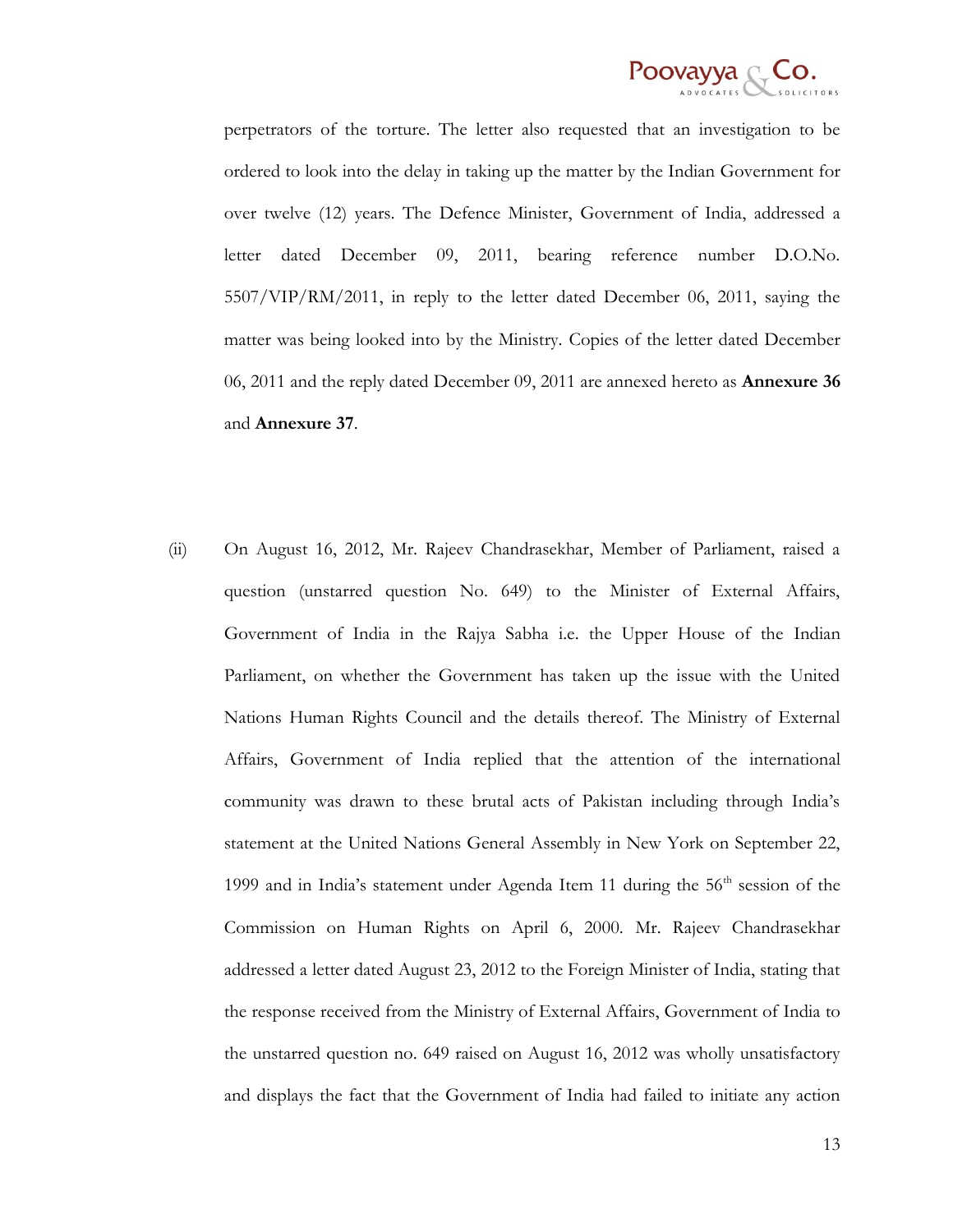

for over twelve (12) years. The letter urges the Ministry to take up the matter on an urgent basis, before the United Nations Human Rights Council and the International Court of Justice, to declare the acts of torture inflicted upon Captain Kalia and his men as a war crime. The Minister of External Affairs addressed a letter dated September 24, 2012, bearing reference DO No. 7497/EAM/2012, in reply to the letter dated August 23, 2012, stating that the matter has been raised with Pakistan Authorities and appropriate international fora, but the efforts have not borne fruit. Copies of the abovementioned unstarred question No. 649 and reply of the Ministry of External Affairs, letter dated August 23, 2012 and reply dated September 24, 2012 thereof, have been annexed hereto as **Annexures 38** to **40**.

### **CONCLUSION**

The facts detailed above engage your mandate, as described. There has been a failure to carry out a full, effective and impartial investigation into the torture in captivity, of Captain Kalia, which are capable of leading to the truth of what occurred and as appropriate, the prosecution of those responsible.

We respectfully request that your office enquires into this matter and takes appropriate steps to urge the Government of Pakistan to conduct an enquiry into the matter and ascertain those responsible for the torture and death of Captain Kalia. We also request your office to ensure that a full and independent investigation is opened immediately and that justice is achieved.